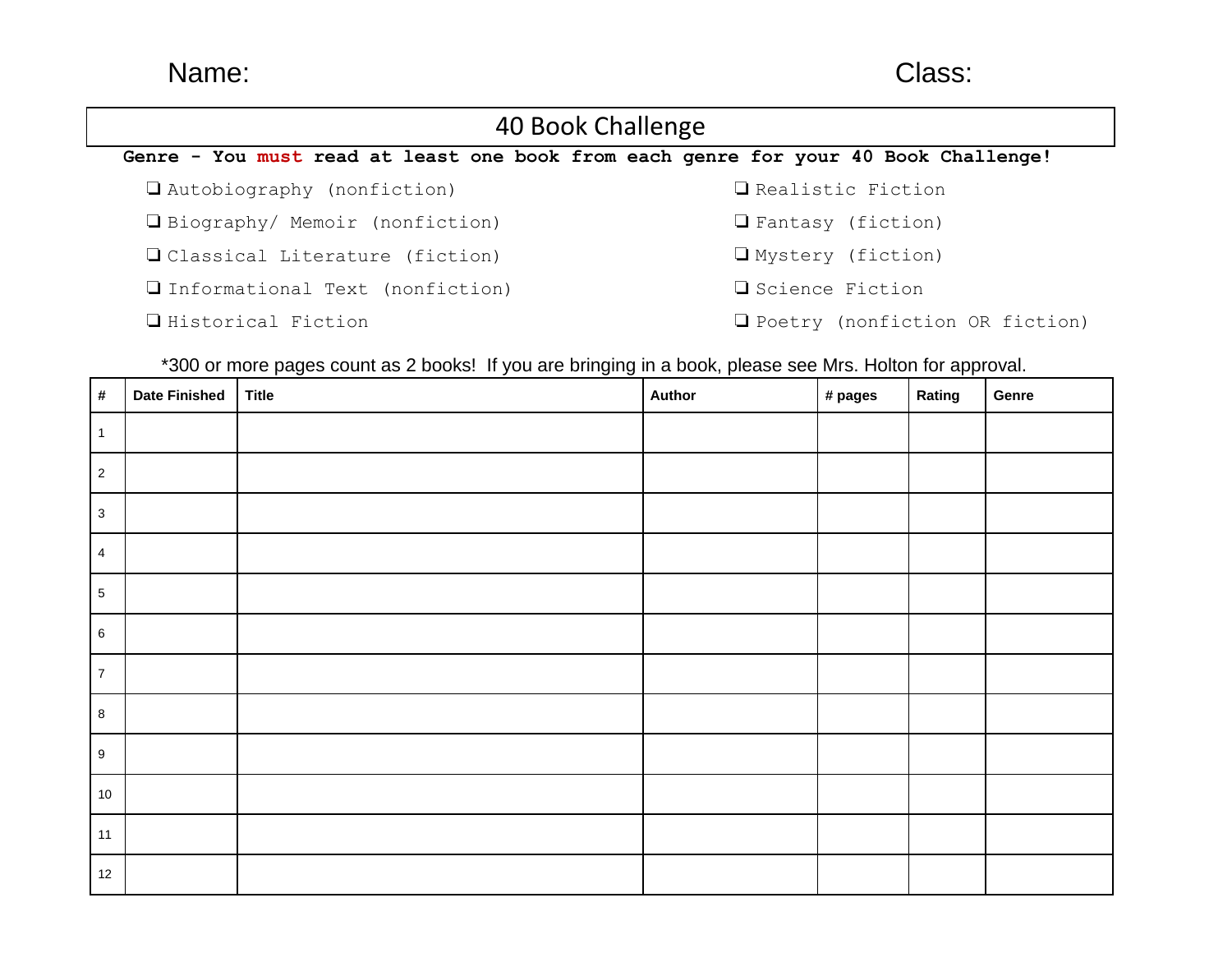| $13$       |  |  |  |
|------------|--|--|--|
| 14         |  |  |  |
| $15\,$     |  |  |  |
| $16\,$     |  |  |  |
| $17$       |  |  |  |
| $18\,$     |  |  |  |
| $19$       |  |  |  |
| 20         |  |  |  |
| $21$       |  |  |  |
| 22         |  |  |  |
| 23         |  |  |  |
| $24\,$     |  |  |  |
| 25         |  |  |  |
| 26         |  |  |  |
| $27\,$     |  |  |  |
| ${\bf 28}$ |  |  |  |
| 29         |  |  |  |
| $30\,$     |  |  |  |
| 31         |  |  |  |
| 32         |  |  |  |